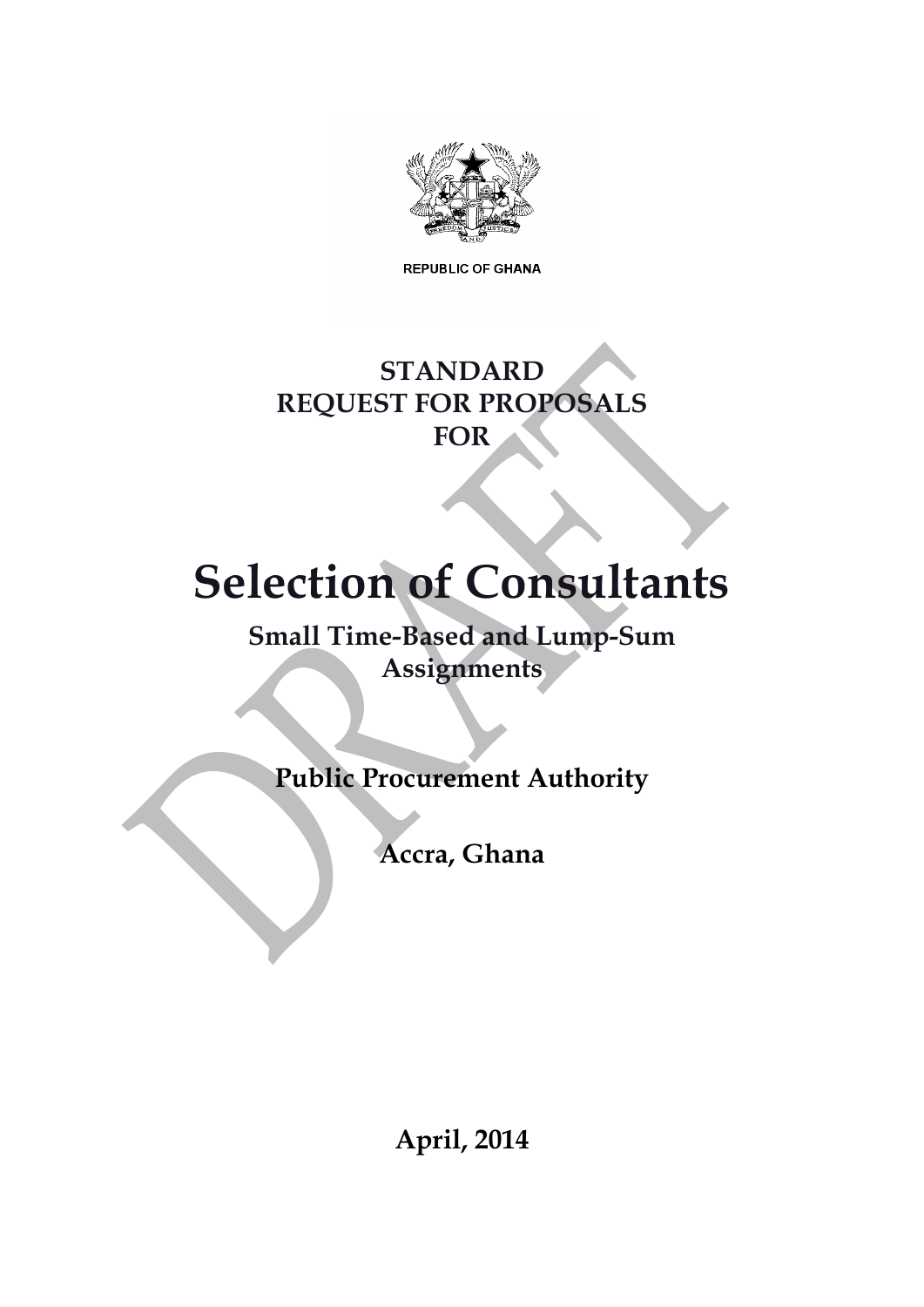# **Table of Contents**

| Evaluation Criteria.                                                               |
|------------------------------------------------------------------------------------|
|                                                                                    |
|                                                                                    |
|                                                                                    |
| Procuring Entity's Right to accept any Proposal and to reject any or all Proposals |
|                                                                                    |
|                                                                                    |
|                                                                                    |
|                                                                                    |
| Fraud Corruption, Coercion, Collusion, Fraudulent and Obstructive Practices.10     |
|                                                                                    |
|                                                                                    |
|                                                                                    |
|                                                                                    |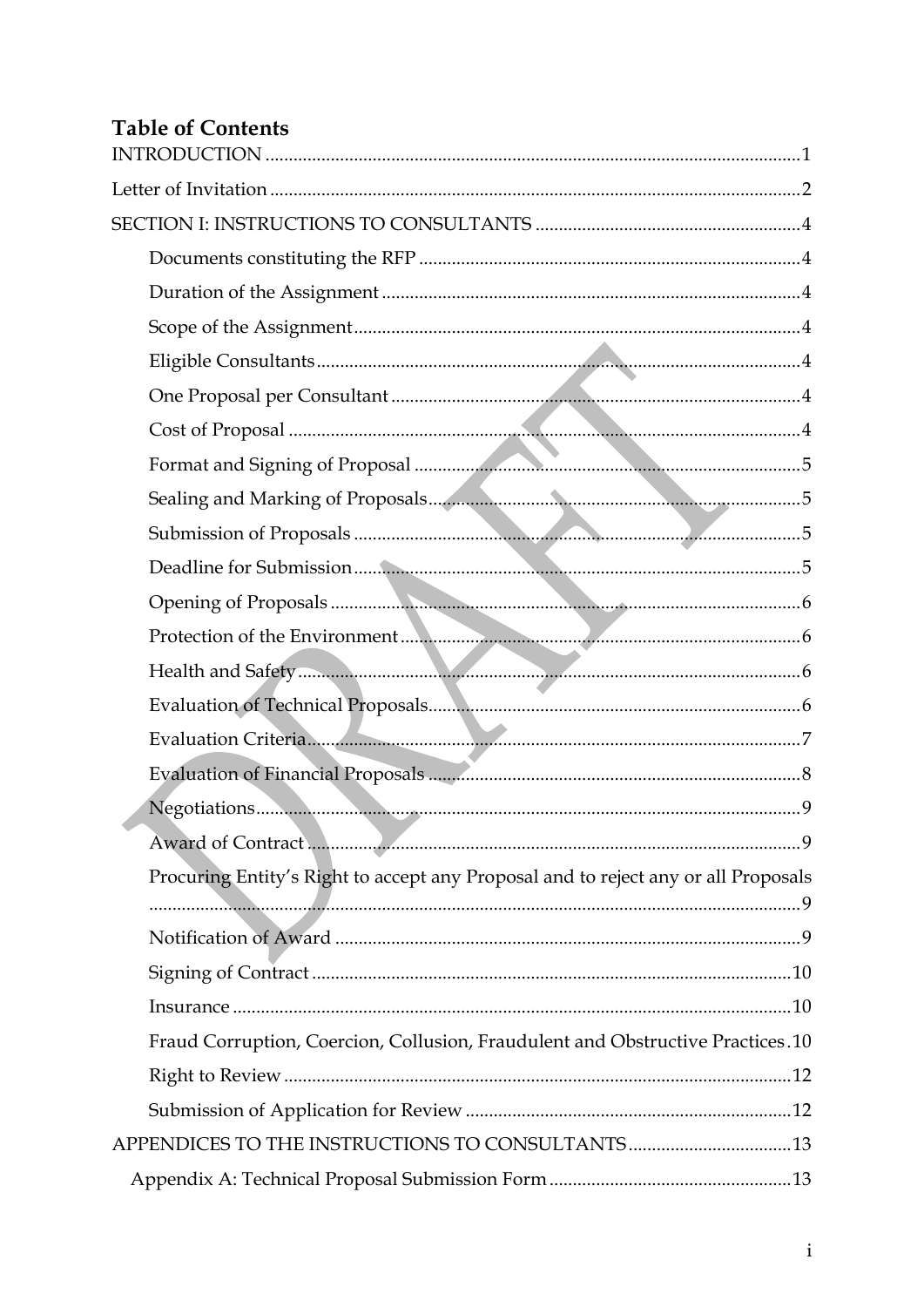| Appendix B: Format of Curriculum Vitae (CV) for Proposed Key Staff 14 |  |
|-----------------------------------------------------------------------|--|
|                                                                       |  |
|                                                                       |  |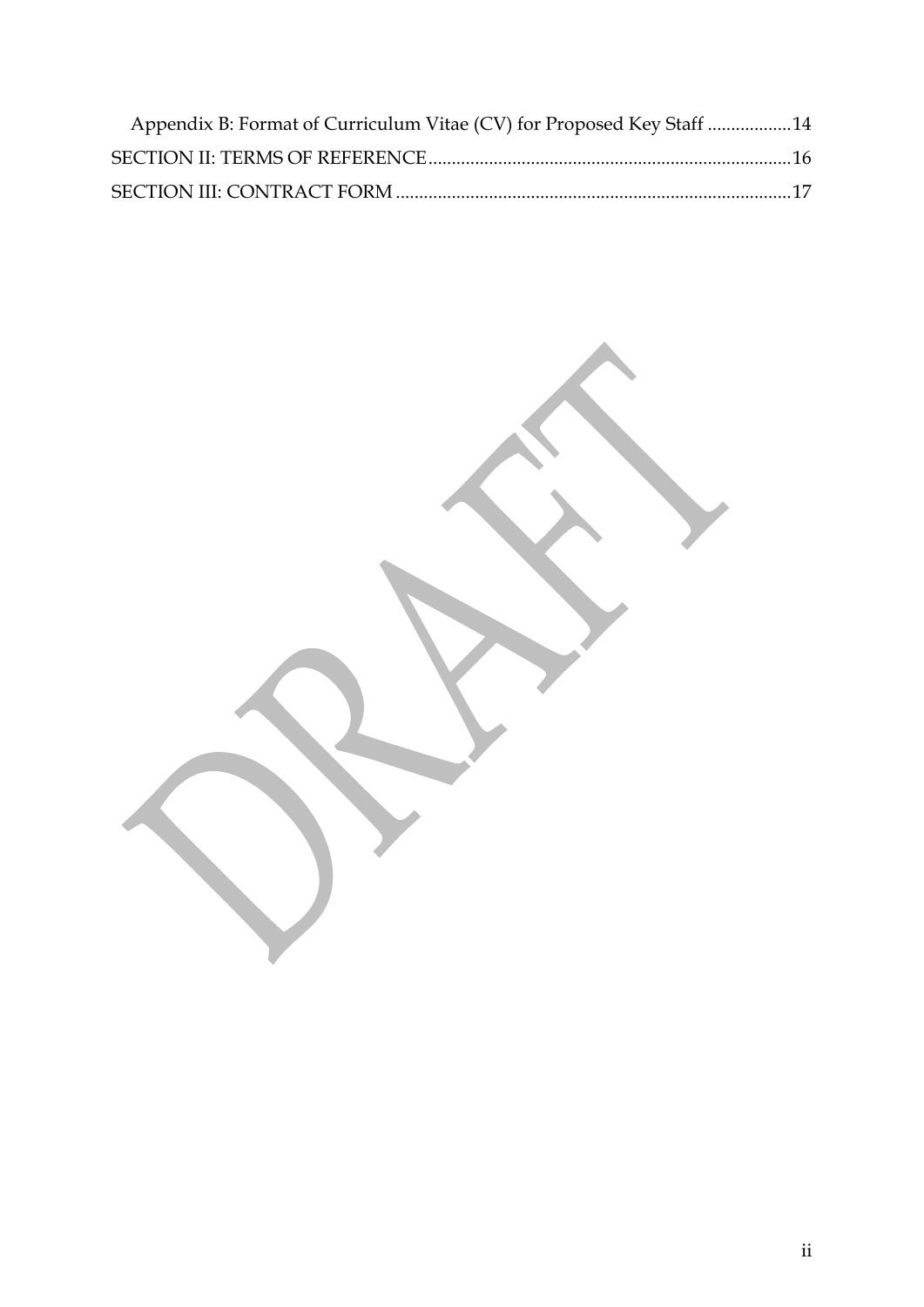# **Introduction**

<span id="page-3-0"></span>This Standard Request for Proposals (SRFP) has been prepared for use by Procurement Entities of the Republic of Ghana in accordance with the Public Procurement Act 2003 (Act 663). This SRFP is to be used with specific selection methods described in the Public Procurement Act 663, Act, 2003. The SRFP conforms to accepted international standards and has been designed for Small Time-Based and Lump-Sum Assignments.

Before preparing an RFP, the user must be familiar with the provisions of the Public Procurement Act for appointment of Consultants and must have chosen a method of selection and the most suitable Contract Form.

This SRFP may be used with one of two Standard Contract Forms:<sup>1</sup>

Small Time-Based Assignments; or Small Lump -Sum Assignments.

The introductions of these contracts indicate the circumstances in which their use is most appropriate.

This RFP includes a Letter of Invitation, Instructions to Consultants, Forms to be used in the Technical and Financial Proposals, Terms of Reference and the Contract Forms. The Instructions to Consultants should not be modified. Any special conditions relating to the assignment should be described in the Conditions of Contract.

All italicized text (including footnotes) are for use in preparing the Tender documents and should not be included in the final product.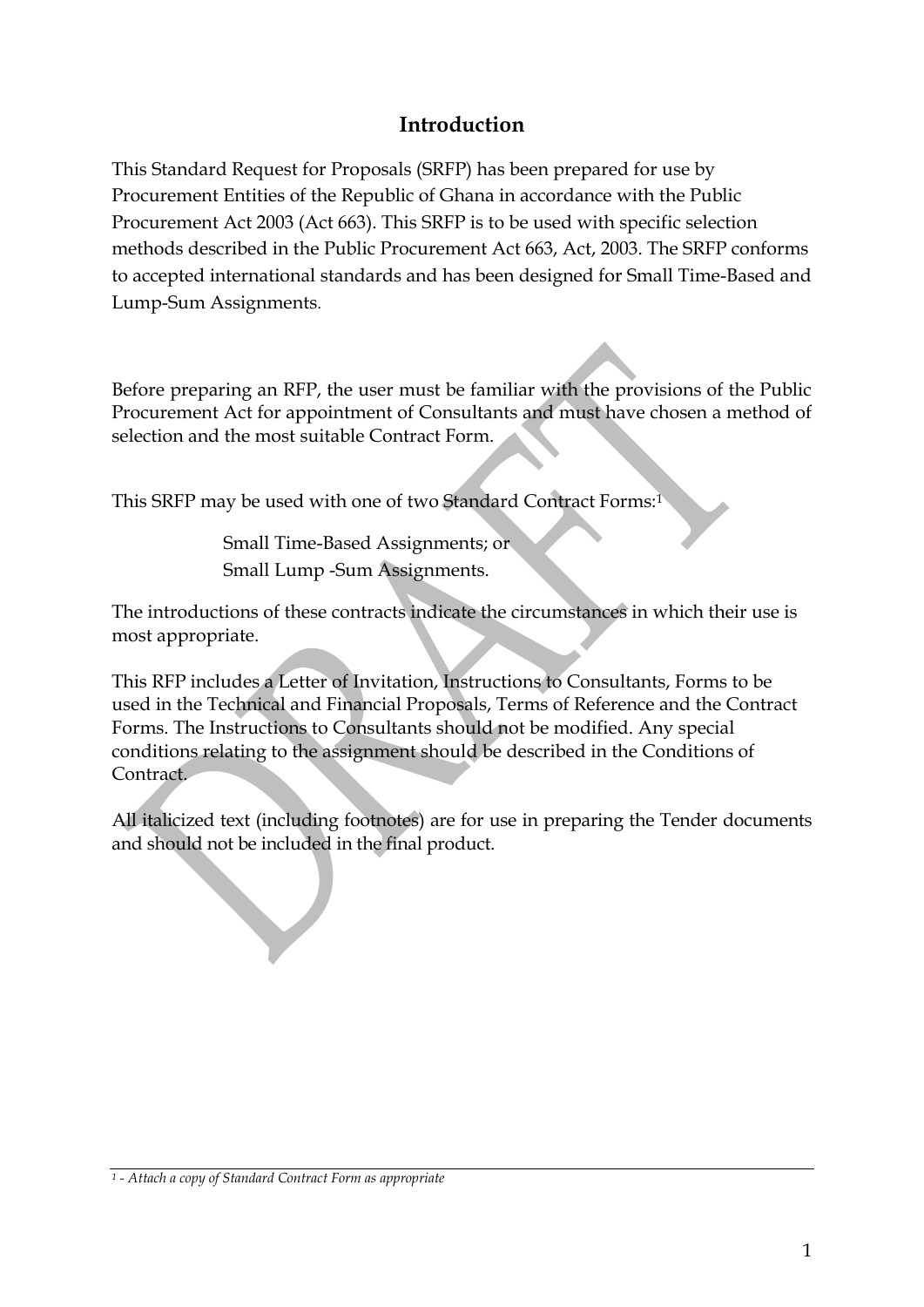#### [*on letterhead of Employer*]

## **Letter of Invitation**

Date: [*insert date*]

<span id="page-4-0"></span>Dear\_\_\_\_\_\_\_\_\_\_\_\_ [*insert Name of Consultant*]

*1.* The Government of The Republic of Ghana has set aside funds for the operation of the *[insert the name of the Procuring Entity) (PE)]* during the financial year *[insert the year under financing].* It is intended that part of the proceeds of the fund shall.be used to cover eligible payment under the contract for the *[insert the name of the contract].*

Or

The [insert name of PE] received/has applied for/intends to apply for a [loan/ credit / grant] from the [name of financing institution] towards the cost of [insert name of program/ project], and it intends to apply part of the proceeds of this [loan/ credit/ grant] to cover eligible payments under the contract for [insert name of contract].

- 2. The [*insert name of PE*] now invites eligible *[insert either "individual consultants" or "firms"*] to indicate their interest in providing the services which include [*insert brief description, and implementation period*].
- 3. The RFP has been addressed to the following shortlisted Consultants: [*insert List of Shortlisted Consultants*]
- 4. Interested [*insert either "individual consultants" or "firms"*] must provide information indicating that they are qualified to perform the services by submitting updated CV's, description of similar assignments, experience in similar conditions and relevant skills. Interested individual consultants must also submit Financial Proposal in writing.
- 5. You are requested to submit your Letter of Acceptance, one original detailed Curriculum Vitae (CV) and Financial Proposal plus[*insert number of copies*]of detailed CV and Financial Proposal in writing by *[insert day, date]* at *[insert time]* hours local time. The Detailed CV and Financial Proposal shall each be enclosed in a separate envelope and marked "Detailed CV" and "Financial Proposal" respectively. The two envelopes shall then be enclosed in a single envelope and marked "Proposal for the *[insert title or brief description of the services]"* and submitted to the following address:

[*Insert physical address of the procuring entity*]*.*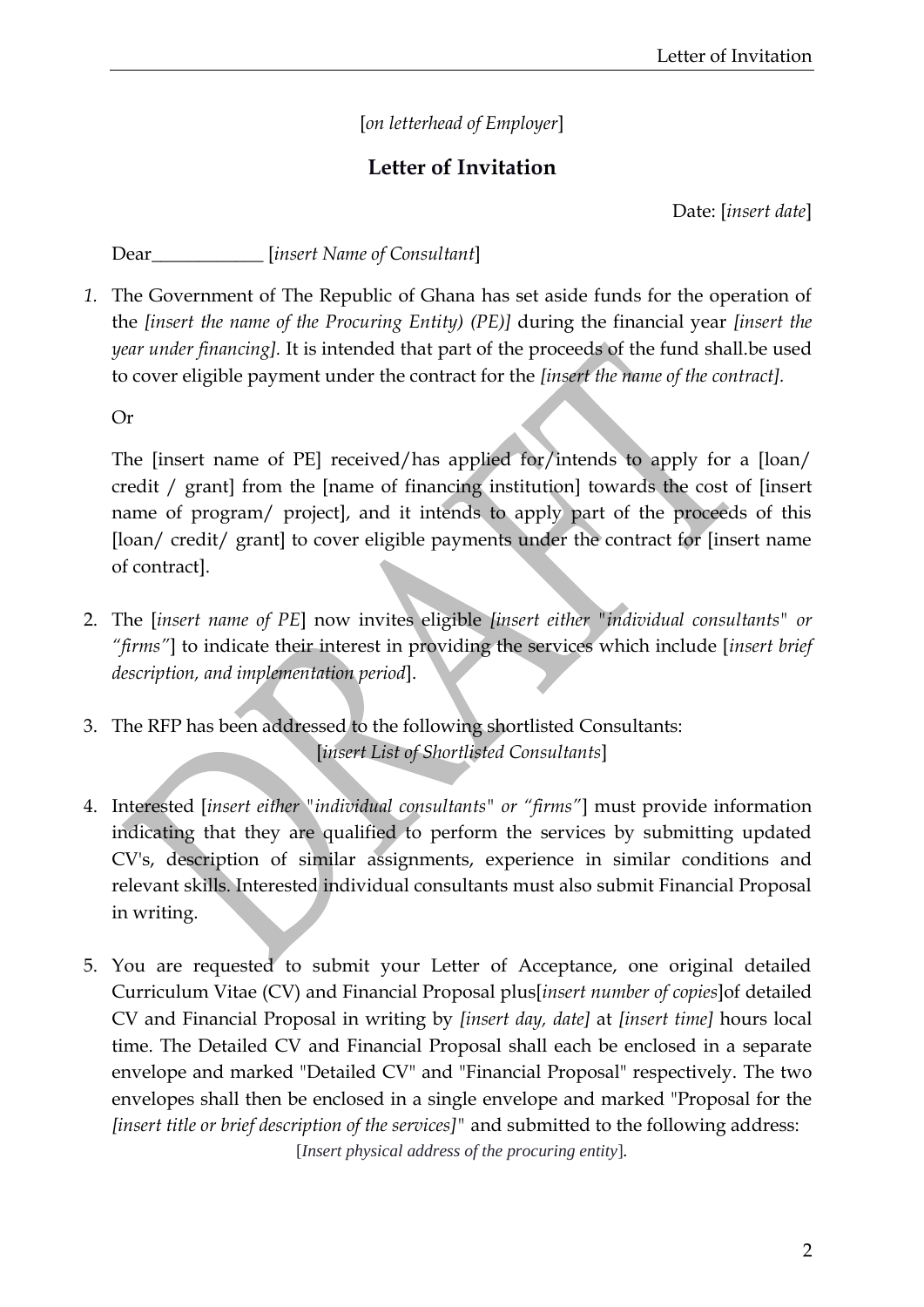- 6. The opening of CVs shall take place immediately after the deadline for submission, at the [*insert physical address where the opening of CV's shall take place*]. Applying individual consultants are invited to attend the opening ceremony.
- 7. A consultant shall be selected in accordance with the procedures set out in the the Public Procurement Act 663, Act, 2003, Part VI-Methods and Procedures to Engage the Services of Consultants, Section 72, Subsection 3(hereinafter called Procurement Regulations).
- 8. CV's shall be evaluated on the basis of the criteria shown in the Terms of Reference. Only individual Consultants scoring above [*insert minimum score*] shall be engaged (depending on their availability) to carry out the assignments during the financial year [*insert financial year*].
- 9. Prospective Individual Consultants are required to collect the Terms of Reference from the address indicated in paragraph 5 above during working days (Monday to Friday) between [*insert range of time when the Consultants can collect the ToRs*]
- 10. Any request for clarification with regard to this assignment shall be addressed to the undersigned. The Employer shall respond to clarifications received not less than one week before the deadline for submission.
- 11. Proposals shall remain valid for [insert period] after submission.
- 12. Late Proposals shall not be accepted for evaluation irrespective of the circumstances.

Yours sincerely,

 $\color{red}\blacktriangle$  and the set of the set of the set of the set of the set of the set of the set of the set of the set of the set of the set of the set of the set of the set of the set of the set of the set of the set of the set o [*insert: Signature, name, and title of Employer's representative*]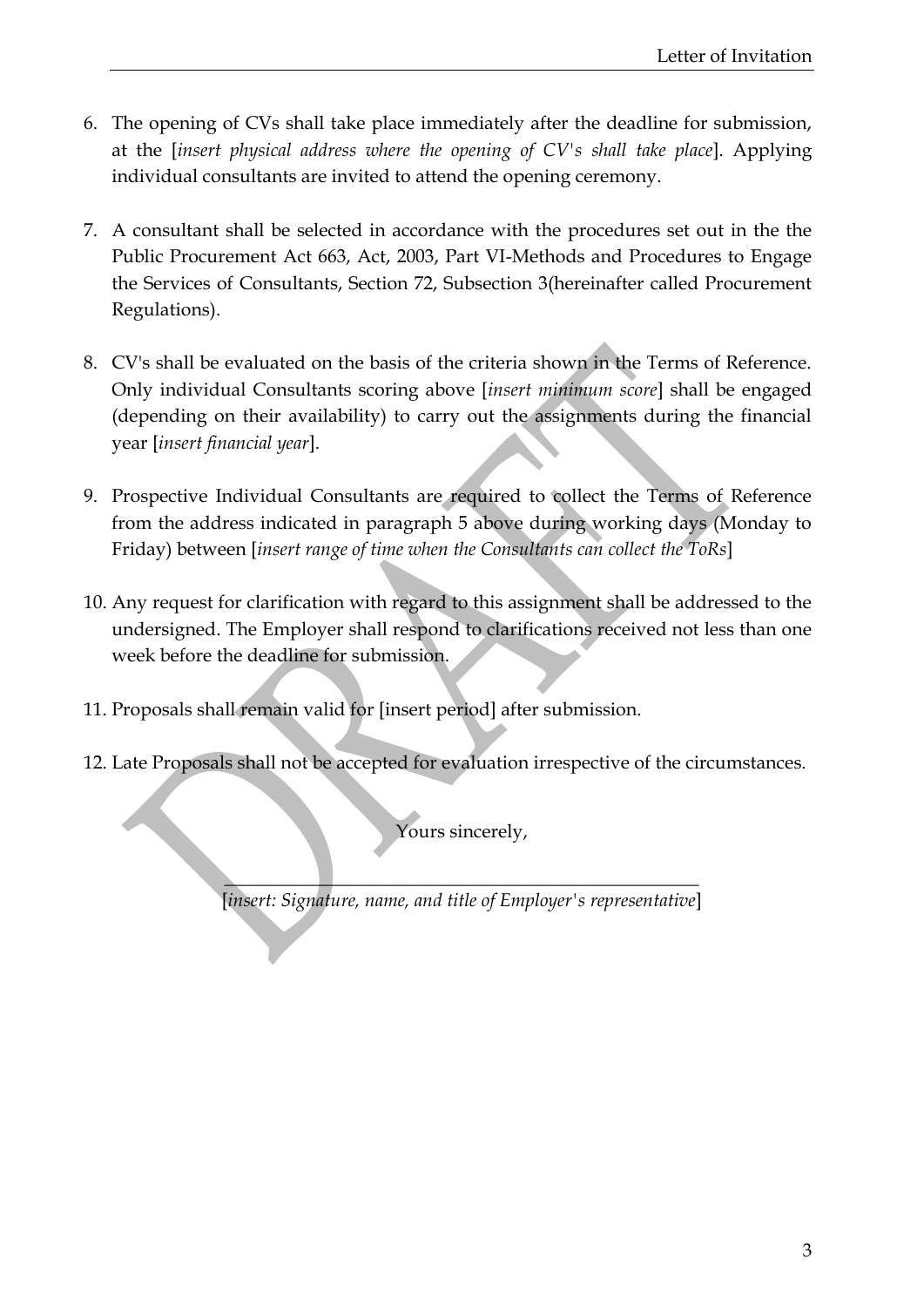# **Section I: Instructions To Consultants (ITC)**

<span id="page-6-6"></span><span id="page-6-5"></span><span id="page-6-4"></span><span id="page-6-3"></span><span id="page-6-2"></span><span id="page-6-1"></span><span id="page-6-0"></span>

| 1. | <b>Documents</b><br>constituting<br>the RFP | 1.1 | This RFP consists of the following documents:<br><b>SECTION I:</b><br>Instructions to Consultants<br><b>SECTION II:</b> Terms of Reference<br>$\bullet$<br><b>SECTION III: Contract Form</b>                                                                                                                                                                                                                                                                                                                                                                                                                          |  |  |
|----|---------------------------------------------|-----|-----------------------------------------------------------------------------------------------------------------------------------------------------------------------------------------------------------------------------------------------------------------------------------------------------------------------------------------------------------------------------------------------------------------------------------------------------------------------------------------------------------------------------------------------------------------------------------------------------------------------|--|--|
| 2. | Duration of<br>the<br>Assignment            | 2.1 | The expected duration of the assignment is [insert duration]<br>from the date of commencement.                                                                                                                                                                                                                                                                                                                                                                                                                                                                                                                        |  |  |
| 3. | Scope of the<br>Assignment                  | 3.1 | You shall find in Section II: Terms of Reference (ToR)<br>showing the scope of the assignment to be conducted and<br>services requested from the short-listed Consultants.<br>You are expected to submit your:<br>Comments on the ToR of the assignment;<br>Relevant experience in similar assignments; and<br>$\bullet$<br>Updated detailed CV in the format provided in the<br>$\bullet$<br>Appendix to Instructions to Consultants<br>addition please submit your Financial Proposal<br>In<br>regarding the fees, (the fees should be indicated either on<br>daily basis or monthly basis) and reimbursable if any |  |  |
| 4. | Eligible<br>Consultants                     | 4.1 | Consultants may be natural persons, companies or firms<br>registered in the Republic of Ghana and shall satisfy all<br>relevant licensing, registration and tax requirements with<br>the appropriate statutory bodies in The Republic of Ghana.                                                                                                                                                                                                                                                                                                                                                                       |  |  |
|    |                                             |     |                                                                                                                                                                                                                                                                                                                                                                                                                                                                                                                                                                                                                       |  |  |
|    |                                             | 4.2 | A Consultant may be ineligible if                                                                                                                                                                                                                                                                                                                                                                                                                                                                                                                                                                                     |  |  |
|    |                                             |     | the Consultant is declared bankrupt or, in the case of<br>a.<br>company or firm, insolvent;                                                                                                                                                                                                                                                                                                                                                                                                                                                                                                                           |  |  |
|    |                                             |     | b.<br>the Consultant is convicted, by a final judgment, of<br>any offence involving professional conduct.                                                                                                                                                                                                                                                                                                                                                                                                                                                                                                             |  |  |
| 5. | One<br>Proposal per<br>Consultant           | 5.1 | The Consultant shall submit only one Proposal, either in its<br>own name or as part of a Joint Venture in another Proposal.                                                                                                                                                                                                                                                                                                                                                                                                                                                                                           |  |  |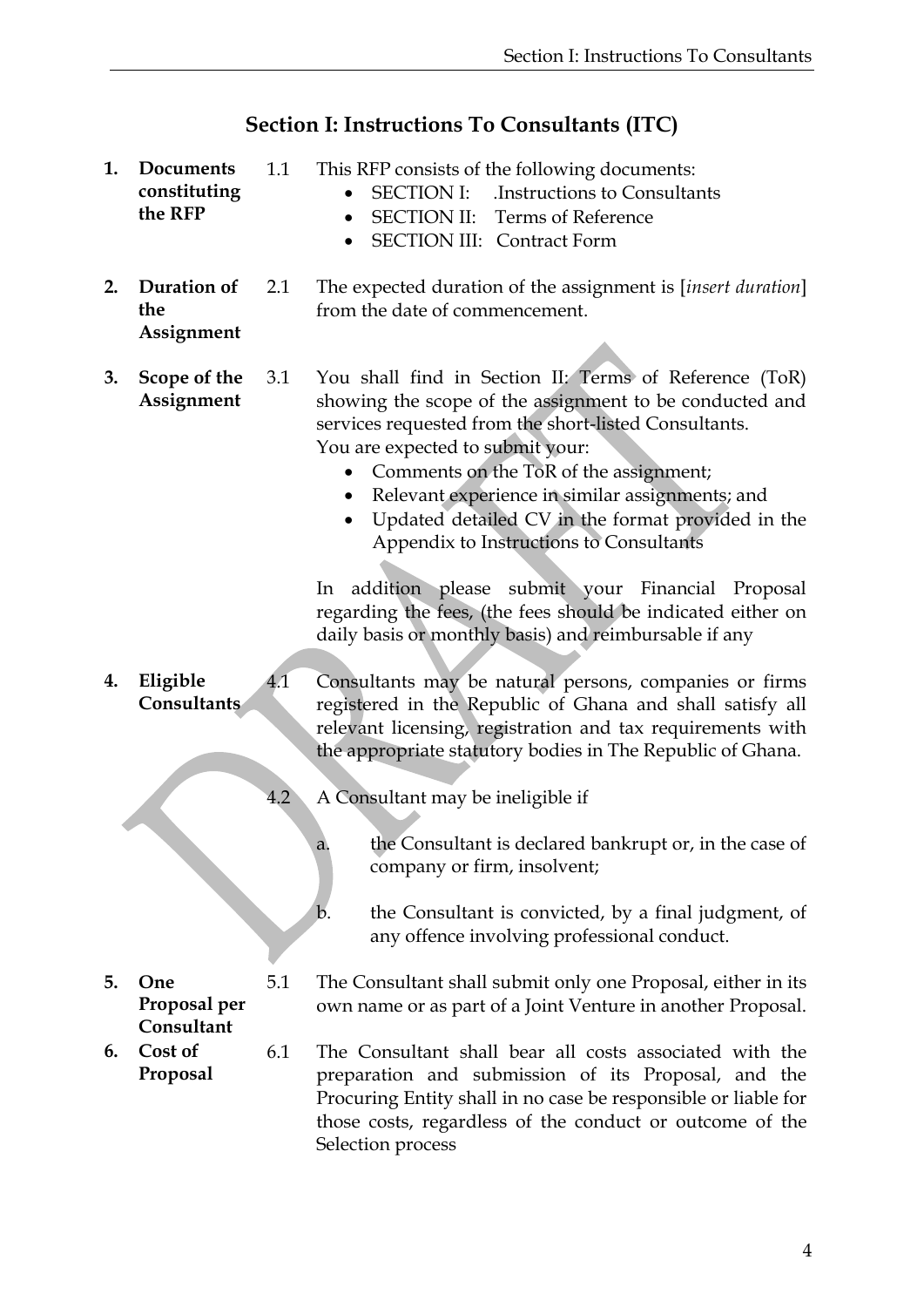- <span id="page-7-0"></span>**7. Format and Signing of Proposal** 7.1 The Consultants shall prepare one (1) original proposal and *[insert number of copies]* copies. Each Technical Proposal and Financial Proposal shall be marked "ORIGINAL" or "COPY" as appropriate. If there are any discrepancies between the original and the copies of the proposal, the original governs.
	- 7.2 The original and the copy or copies of the Proposal shall be typed or written in indelible ink and shall be signed by the Consultant or a person or persons duly authorized to sign on behalf of the Consultant. This authorization shall consist of a written confirmation in the form of a Power of Attorney and shall be attached to the Proposal. The name and position held by each person signing the authorization must be typed or printed below the signature. All pages of the Proposal, except for un-amended printed literature, shall be initialed by the person or persons signing the Proposal.
	- 7.3 Any interlineations, erasures, or overwriting shall be valid only if they are signed or initialed by the person signing the Proposal.
- <span id="page-7-1"></span>**8. Sealing and Marking of Proposals** 8.1 The Consultant shall seal the original and each copy of the Proposal, in separate sealed envelopes, duly marking the envelopes as "ORIGINAL" and "COPY." These envelopes containing the original and the copies shall then be enclosed in one single plain envelope securely sealed in such a manner that opening and resealing cannot be achieved undetected.
- <span id="page-7-2"></span>**9. Submission of Proposals** 9.1 The inner and outer envelopes shall:

a. be addressed and submitted to the Procuring Entity at the following address [*specify below*]

> Street address: *[insert the street address]*  Building/Plot *No. [insert the building/plot no.]* Floor/Room No. *[insert floor/room no.]* City/Town *[insert city/town]* Country *[insert country]*

b. bear the Project name *[insert project name]* and a statement: "DO NOT OPEN BEFORE [insert TIME and DATE.]"

<span id="page-7-3"></span>**10. Deadline for** 10.1 Proposals shall be received by the Procuring Entity at the

5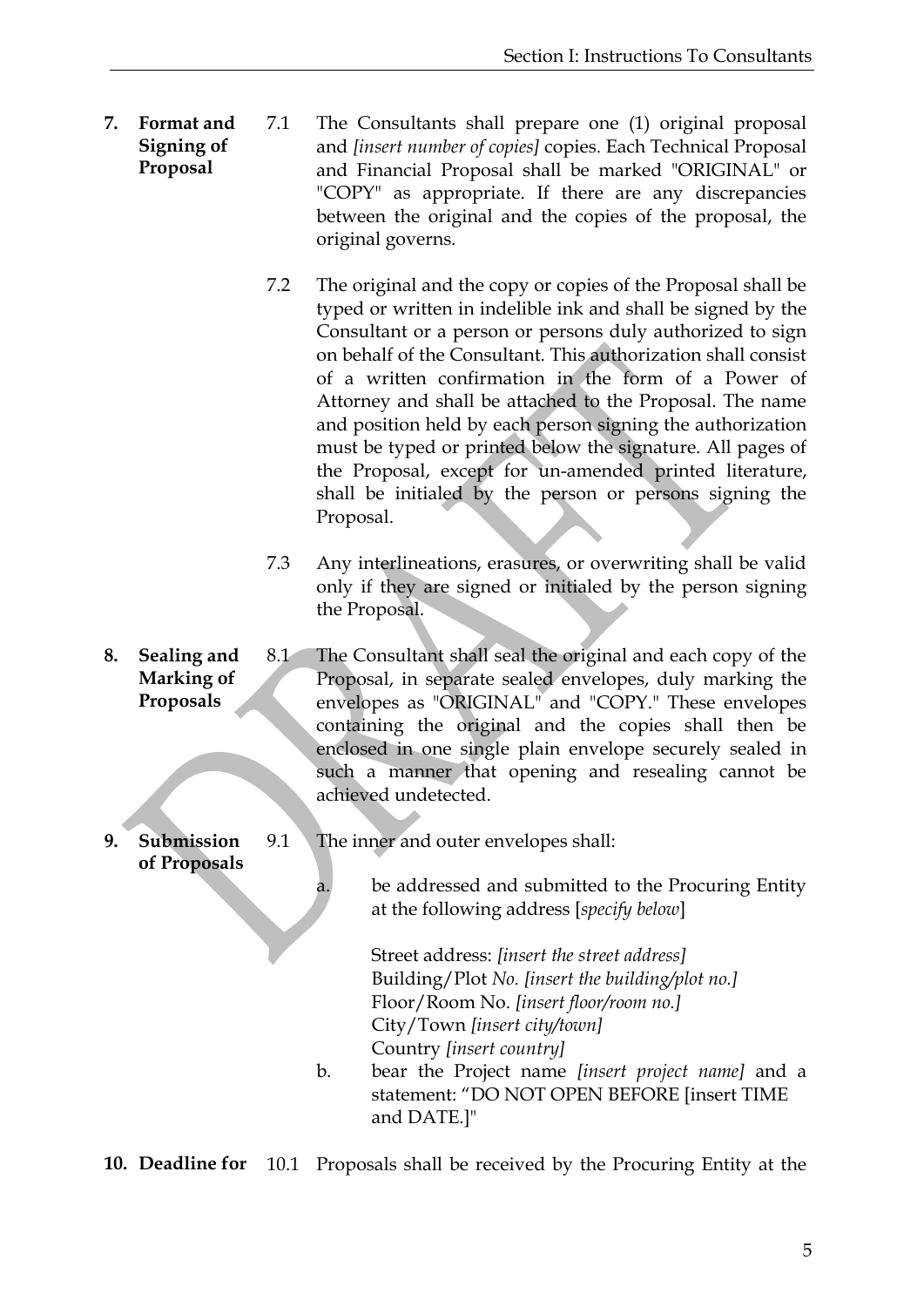- **Submission** address specified in sub-Clause 9.1(a) no later than *[insert date and time for submission].* Proposals submitted later than the deadline for submission shall be recorded as nonresponsive and shall not be evaluated regardless of the circumstances.
	- 10.2 The Procuring Entity may, in exceptional circumstances and at its discretion, extend the deadline for submission of Proposals by issuing and amending the RFP, in which case all rights and obligations of the Procuring Entity and the Consultants previously subject to the original deadline shall thereafter be subject to the new deadline.
- <span id="page-8-0"></span>**11. Opening of Proposals** 11.1 The Procuring Entity shall open all Proposals in public, in the presence of Consultants or their representatives who choose to attend, and other parties with a legitimate interest in the Proposal proceedings, at the place, on the date and at the time specified in sub-Clause 10.1. Consultants' representatives present shall sign a register as proof of their attendance. The omission of a Consultant's signature on the record shall not invalidate the contents or affect the record. A copy of the record shall be distributed to all the Consultants.
	- 11.2 All envelopes shall be opened one at a time. The Consultants' names, the presence or absence of Tender Securing Declaration, and such other details shall be announced by the Entity Tender Committee at the opening. One of the Consultant's representative shall be nominated to verify the information read out.
	- 11.3 No Proposal shall be rejected at Proposal opening except for late Proposals which shall be returned unopened to the Consultant, pursuant to Clause 10.1.
- <span id="page-8-1"></span>**12. Protection of the Environment** 12.1 The Consultant shall take at all times take all reasonable steps to protect the environment and to limit damage and nuisance to people and property resulting from pollution noise and other results of his operations.
- <span id="page-8-2"></span>**13. Health and Safety** 13.1 The Consultant shall at all times take all reasonable precautions to maintain the health and safety of his personnel.
- <span id="page-8-3"></span>**14. Evaluation of Technical**  14.1 The evaluation committee, appointed by the Employer, , shall evaluate the Technical Proposals, individually and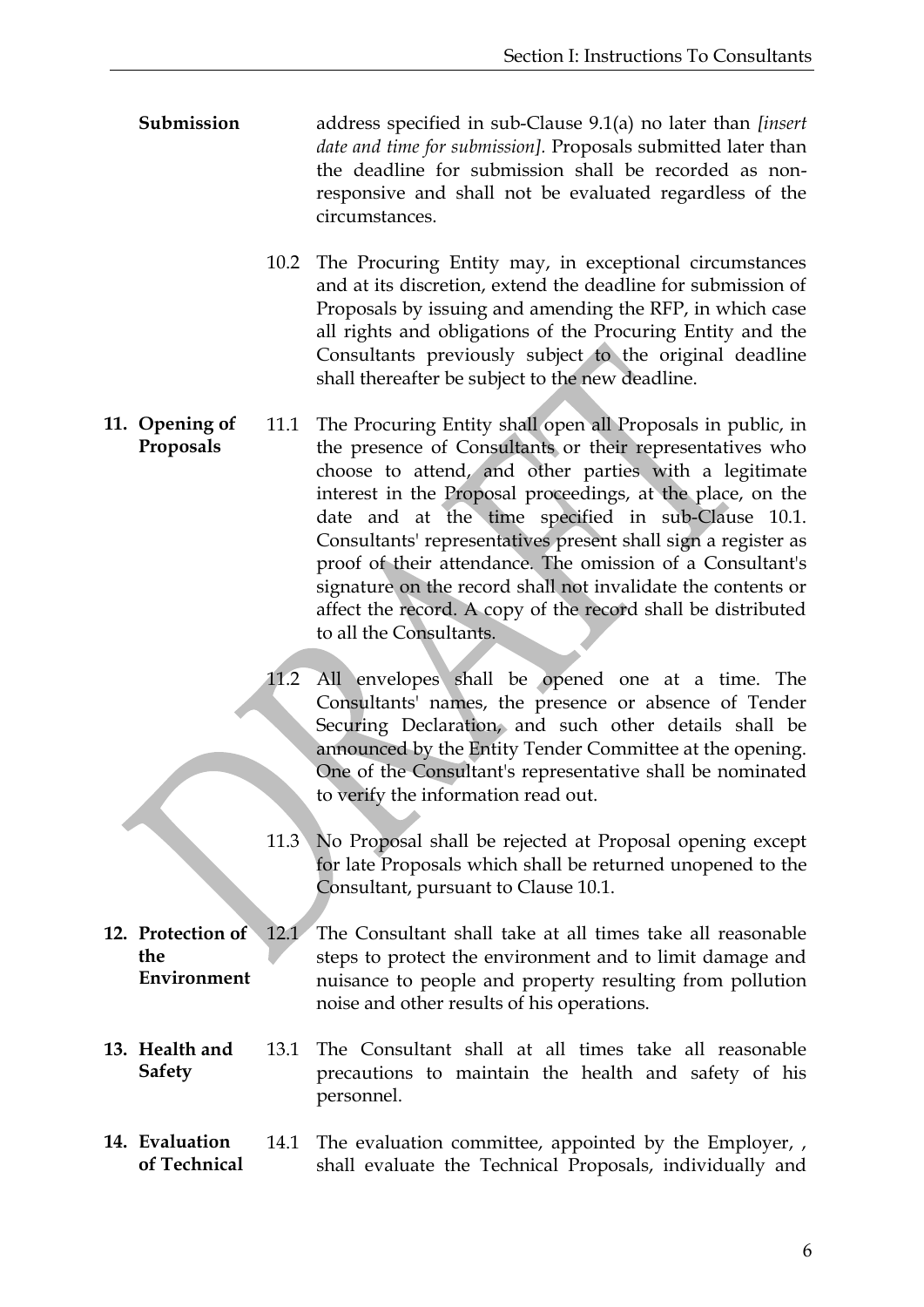- **Proposals** collectively, on the basis of their responsiveness to the Terms of Reference, applying the evaluation criteria, relevant sub criteria, and point system specified in **ITT sub-Clause 14.2**. Each responsive proposal shall be given a technical score (St). A proposal shall be rejected at this stage if it does not respond to important aspects of the Terms of Reference or if it fails to achieve the minimum technical score indicated in the following Evaluation Criteria;
- <span id="page-9-0"></span>**Evaluation Criteria** 14.2 The number of points to be given under each of the evaluation criteria are: Points
	- a. Specific experience of the Consultants related [*5-10*] to the assignment

[*Insert sub criteria*] [*Insert sub criteria*] [*Insert sub criteria*]

b. Adequacy of the proposed work plan and [*20-50*] methodology in responding to the Terms of Reference

> [*Insert sub criteria*] [*Insert sub criteria*] [*Insert sub criteria*]

c. Qualifications and competence of the key [*30-60*] staff for the Assignment (including membership of professional bodies).

> [*Insert sub criteria*] [*Insert sub criteria*]

d. Consideration of Health, Environmental, [*0 - 10*] Social, Safety, Security and Sustainability issues

> [*Insert sub criteria*] [*Insert sub criteria*] [*Insert sub criteria*]

> > Total Points: 100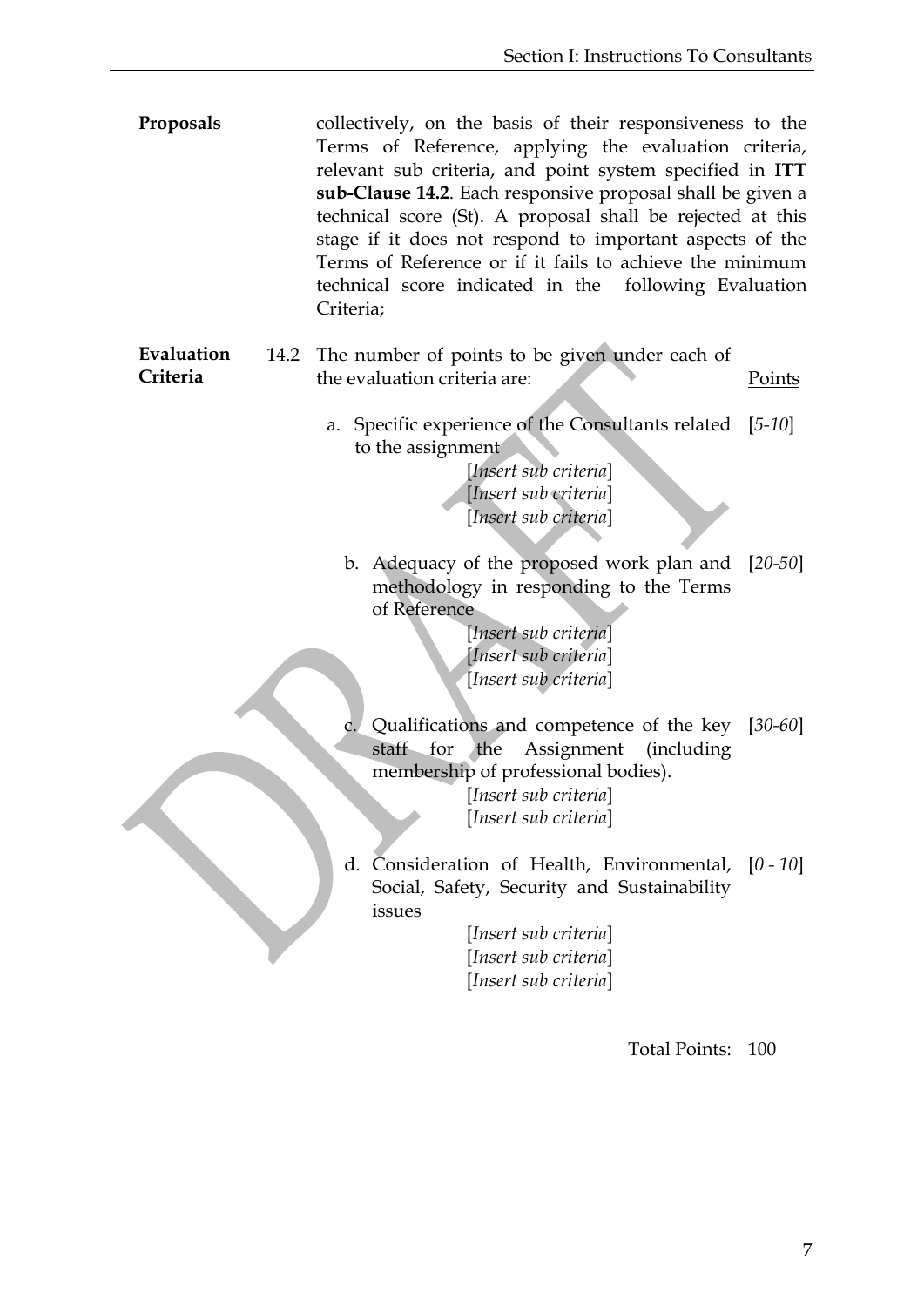The number of points to be given under each evaluation sub criteria for qualifications of staff are: Points

| a. General Qualifications |  | $[20 - 30]$ |
|---------------------------|--|-------------|
|                           |  | - -         |

b. Adequacy for the project [*50-60*]

c. Experience in region and language [*10-20*]

Total Points: 100

The minimum Technical Score required to pass is :\_\_\_\_\_[*insert No. of points*]

<span id="page-10-0"></span>**Evaluation**  14.3 The formula for determining the financial scores is the following: [*Either Sf = 100 x Fm/F, in which Sf is the financial score, Fm is* 

*the lowest price and F the price of the proposal under consideration, or another proportional linear formula*]

The weights given to the Technical and Financial Proposals are:

T= [*Normally between 0.7 and 0.9*], and P= [*Normally between 0.1 and 0.3*]

14.4 In case of QCBS*,* the lowest Financial Proposal (Fm) shall be given a financial score (Sf) of 100 points. The financial scores (Sf) of the other Financial Proposals shall be computed as indicated in **ITT sub-Clause 14.3**. Proposals shall be ranked according to their combined technical (*St*) and financial (*Sf*) scores using the weights (*T* = the weight given to the Technical Proposal;  $P =$  the weight given to the Financial Proposal;  $T + P = 1$ ) indicated in the Data Sheet:  $S = \{(St \times T) \ ^{0}\_0\} + \{(Sf \times P) \ ^{0}\_0\}$ . The Consultant achieving the highest combined technical and financial score shall be invited for negotiations.

14.5 In the case of Fixed-Budget Selection, the Employer shall select the Consultant that submitted the highest ranked Technical Proposal within the budget ("evaluated" price). Proposals that exceed the indicated budget shall be rejected. In the case of the Least -Cost Selection, the Employer shall select the lowest proposal ("evaluated" price) among those that passed the minimum technical score. In both cases the Selected Consultant is invited for negotiations.

**of Financial Proposals**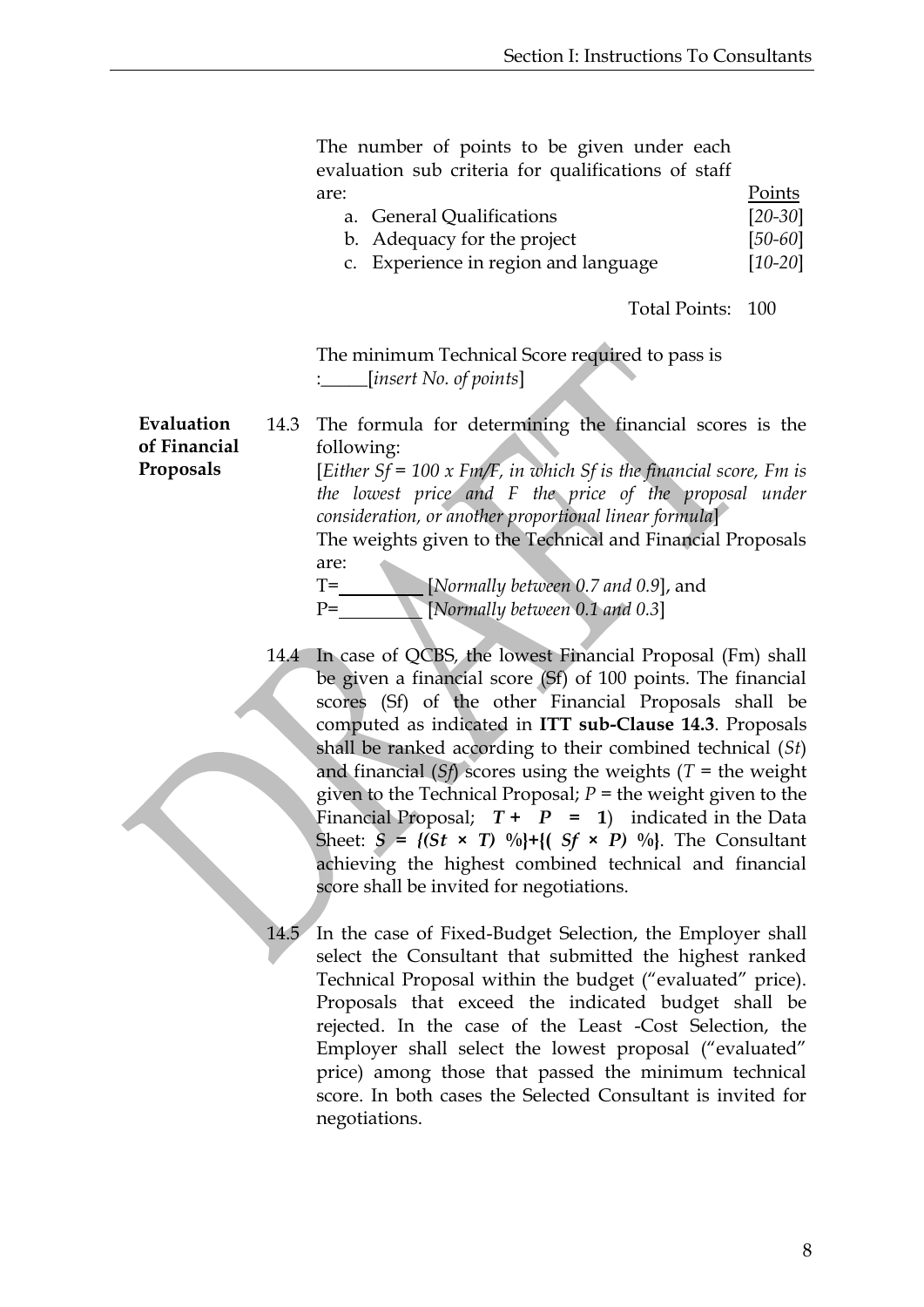No change in a matter of substance in the proposal, including changes in price and changes aimed at making an unresponsive proposal responsive, shall be sought, offered or permitted.

- <span id="page-11-0"></span>**15. Negotiations** The first ranked Consultant shall be invited for negotiations pertaining to fees and Contract terms. If an agreement is not reached the next ranked Consultant shall be invited for negotiations.
- <span id="page-11-1"></span>**16. Award of Contract** The Procuring Entity shall award the contract to the Consultant whose Proposal has been determined to be substantially responsive to the Request for Proposal and who has offered the Lowest Evaluated Proposal Price, provided that such Consultant has successfully concluded negotiations with the Procuring Entity, if any.
- <span id="page-11-2"></span>**17. Procuring Entity's Right to accept any Proposal and to reject any**  17.1 The Procuring Entity reserves the right to accept or reject any Proposal, and to cancel the Request of Proposals and reject all Proposals, at any time prior to the award of Contract, without thereby incurring any liability to the affected Consultant or Consultants.

**or all Proposals**

<span id="page-11-3"></span>**18. Notification of Award** 18.1 Prior to awarding of the contract, the Procuring Entity shall issue a notice of intention to award the contract to all Consultants who participated in the tender in question giving them fourteen (14) days within which to submit complaints to the Procuring Entity thereof, if any

> 18.2 Where no complaints have been lodged, the Consultant whose Proposal has been accepted shall be notified of the award by the Procuring Entity prior to expiration of the proposal validity period in writing or in electronic forms that provide record of the content of communication. The Letter of Acceptance shall state the sum that the Procuring Entity shall pay the successful Consultant in consideration for the execution of the scope of works as prescribed by the Terms of Reference.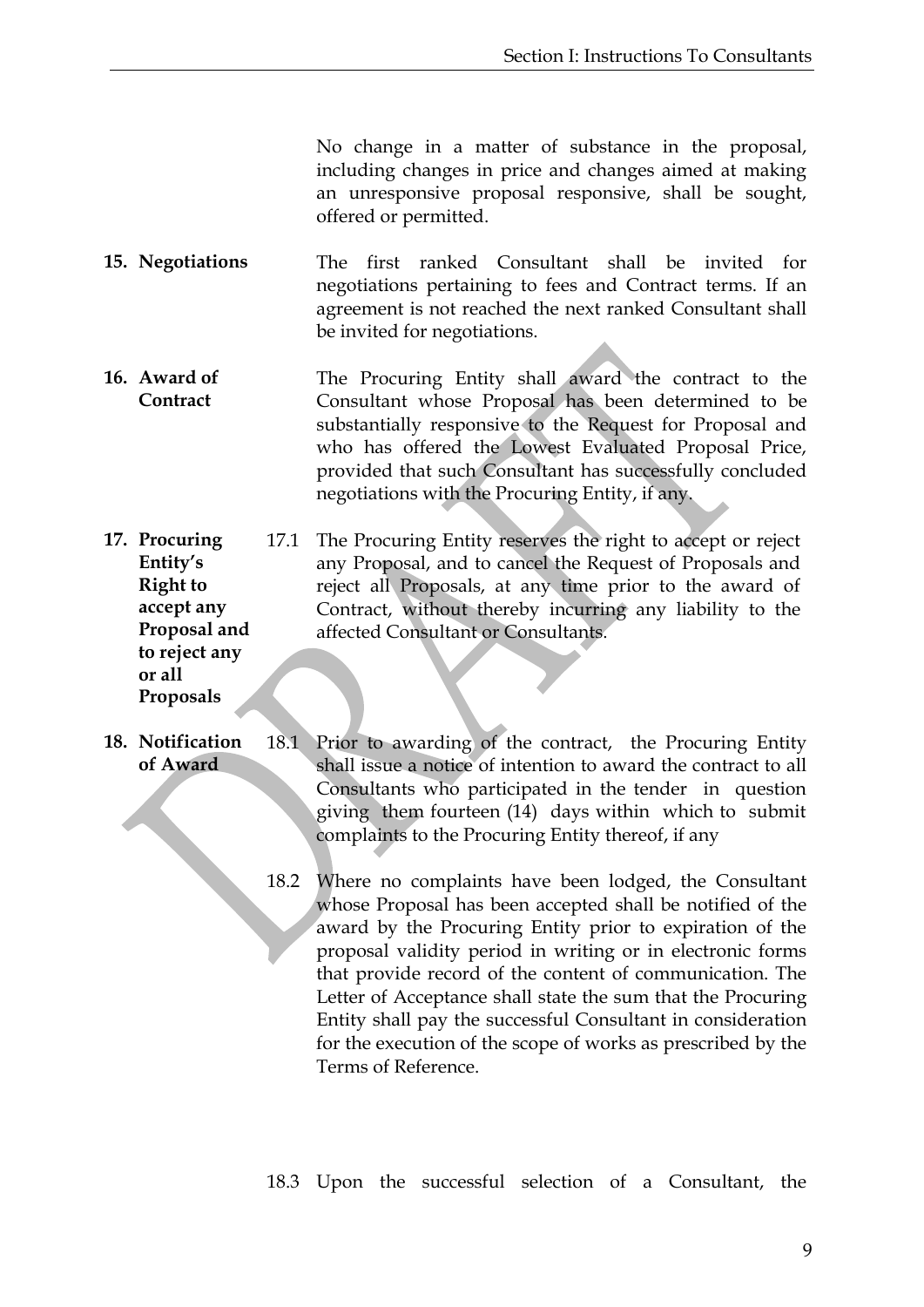Procuring Entity shall promptly notify each unsuccessful Consultant, the name of the successful Consultant and shall discharge the Tender Securing Declaration of the unsuccessful Consultants.

- <span id="page-12-0"></span>**19. Signing of Contract** Promptly after notification, Procuring Entity shall send the successful Consultant the Contract, incorporating all agreements between the parties obtained as a result of Contract negotiations. Within twenty eight (28) days of receipt of the Contract Agreement, the successful Consultant shall sign and date the Contract and return it to the Procuring Entity.
- <span id="page-12-1"></span>**20. Insurance** 20.1 The Consultant shall meet the cost of any insurance and/or medical examination or treatment required in the course of performing the Services.
- <span id="page-12-2"></span>**21. Fraud Corruption, Coercion, Collusion, Fraudulent and Obstructive Practices** 21.1 The Government of The Republic of Ghana requires that procuring entities (including beneficiaries of public funds) as well as Consultants under public - financed Contracts observe the highest standard of ethics during the procurement and execution of such Contracts. In pursuance of this policy, the Government of the Republic of Ghana:
	- a. Shall reject a proposal for award if it determines that the Consultant recommended for award has engaged in corrupt fraudulent, coercive, collusive or obstructive practices in competing for the contract.
	- b. defines, for the purposes of this provision, the terms set forth below as follows:
		- i. "corrupt practice means the offering, giving, receiving, or soliciting, directly or indirectly, of anything of value to influence the action of a public official in the selection process or in Contract execution, or the making of any payment to any third party, in connection with or in furtherance of this Contract, in violation of the Applicable Law;
		- ii. "coercive practice" means impairing or harming, or threatening to impair or harm directly or indirectly, any party or the property of the party for the purpose of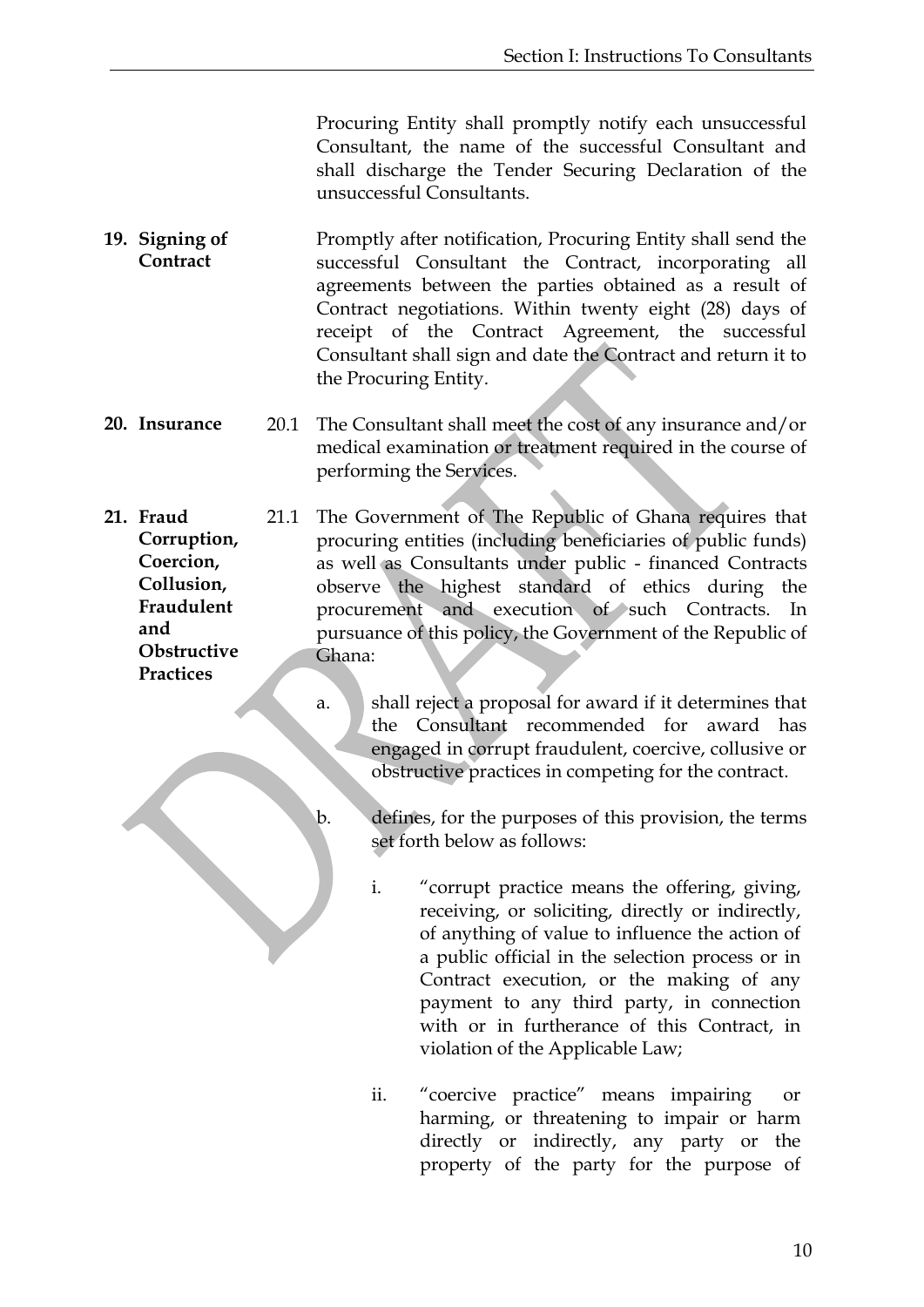influencing improperly the action or that party in connection with public procurement or in furtherance of corrupt practice or fraudulent practice;

- iii. collusive practices" means a scheme or arrangement between two or more Consultants, with or without the knowledge of the Employer, designed to establish prices at artificial, non-competitive levels;
- iv. "fraudulent practice" means a misrepresentation of facts in order to influence a procurement process or the execution of a contract to the detriment of the Government or a public body and includes collusive practices among Consultants, prior to or after submission designed to establish tender prices at artificial non-competitive levels and to deprive the Government of the benefits of free and open competition;
- v. "obstructive practice" means deliberately destroying, falsifying, altering, or concealing of evidence material to the investigation or making false statements to investigators in order to materially impede the Employer's investigation into allegations of a corrupt, fraudulent, coercive, or collusive practice; and/or threatening, harassing or intimidating any party to prevent it from disclosing its knowledge of matters relevant to the investigation or from pursuing the investigation, or acts intended to materially impede the exercise of the Employer's inspection and audit rights.;
- 

c. In pursuant of the policy defined in ITT sub-clause 21.1(a) the Government shall cancel the portion of the funds allocated to the contract for goods, work or services if it at any time determines that corrupt fraudulent, coercive, collusive or obstructive practices were engaged in by representatives of the procuring entity or approving authority or of a beneficiary of the funds during the procurement or the executions of that contract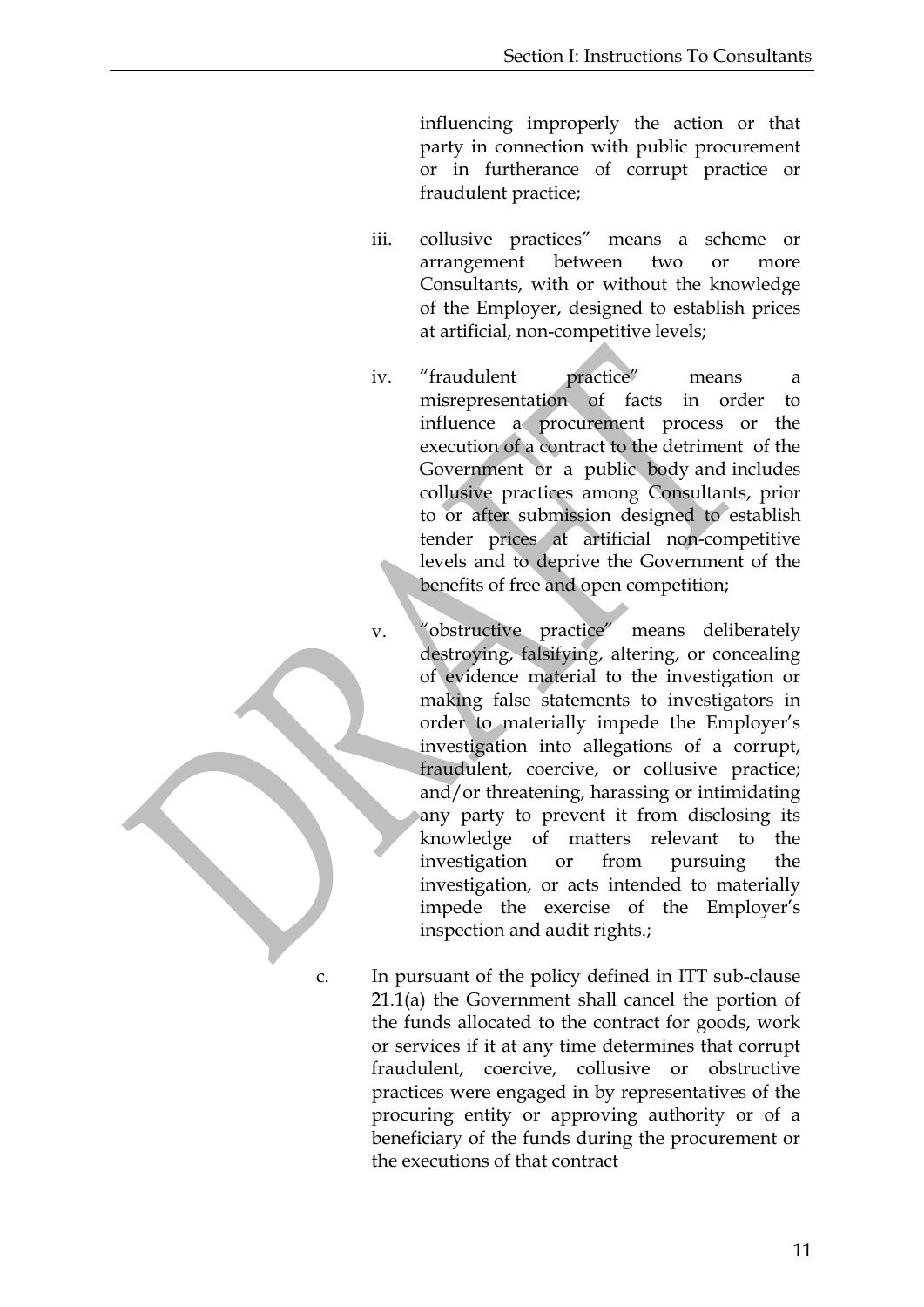- d. shall declare a firm to be ineligible, for a period of up to ten years, to be awarded a public-financed Contract in the Republic of Ghana if it, at any time, determines that the Consultant has engaged in corrupt, fraudulent, coercive, collusive or obstructive practices in competing for or in executing a public financed Contract.
- <span id="page-14-0"></span>**22. Right to Review** 22.1 A Consultant who claims to have suffered or that may suffer any loss or injury as a result of breach of a duty imposed on a Procuring Entity or an approving authority in the course of these procurement proceedings may submit an application for review in in writing or in electronic forms that provide record of the content of communication to the Procuring Entity and a copy shall be served to the Public Procurement Authority (PPA) for Administrative Review provided that this Contract has not entered into force.
- <span id="page-14-1"></span>**23. Submission**   $\mathbf{f}$ **Application for Review** Applicants for Administrative Review which are not amicably settled within twenty-one (21) days by the Procuring Entity may be referred to the Public Procurement Authority as an Appeal by the Consultant.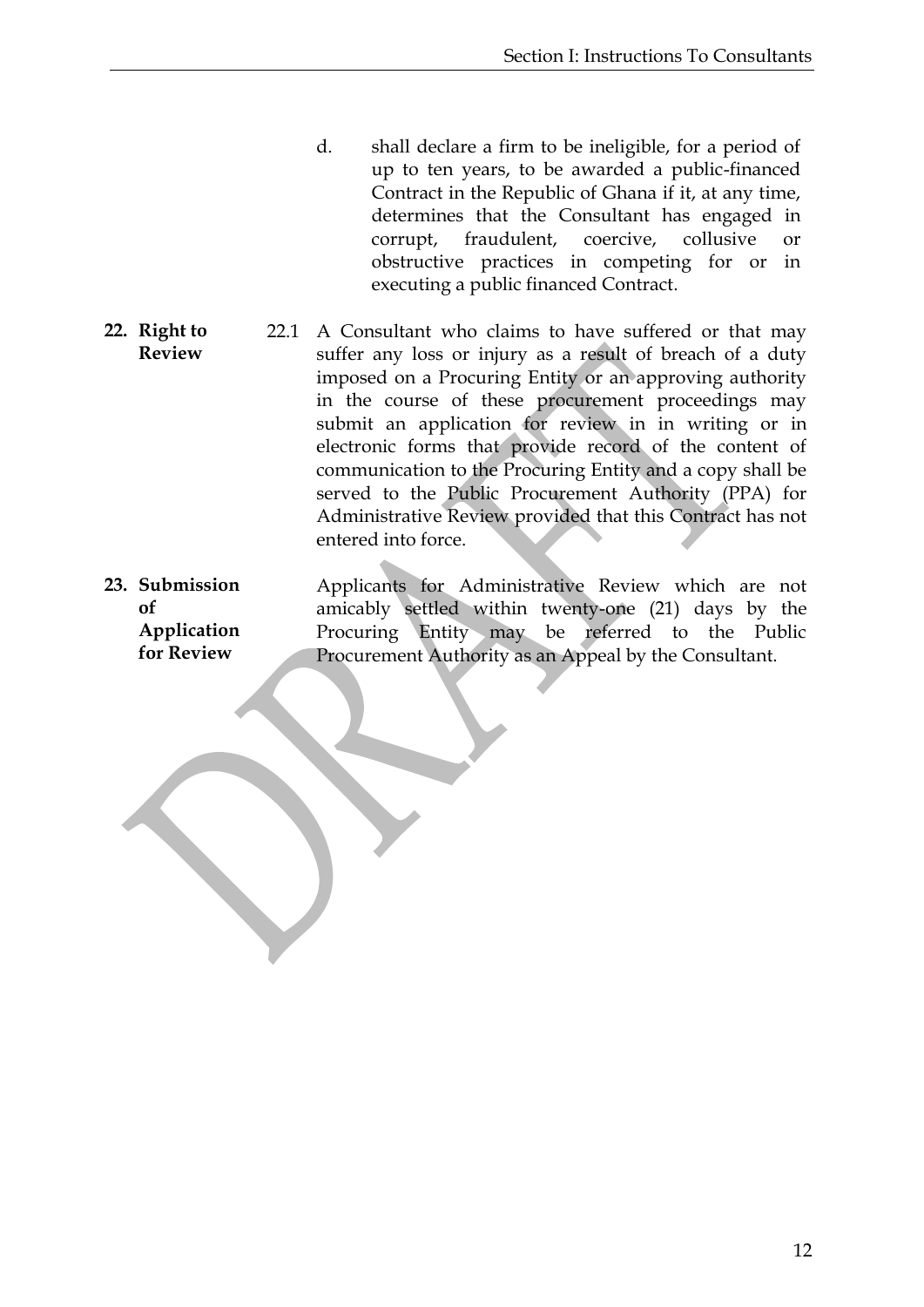# <span id="page-15-0"></span>**Appendices to the Instructions To Consultants**

#### **Appendix A: Technical Proposal Submission Form**

[*Location, Date*]

<span id="page-15-1"></span>To:

[*Name of Employer*]

[*Address of Employer]*

Dear Sir/Madam,

*Title*:

We, the undersigned, offer to provide the consulting services for

[*Title of consulting services*] in accordance with your Request for Proposal dated [*Date*] and our Proposal. We are hereby submitting our Proposal, which includes this Technical Proposal, and a Financial Proposal sealed under a separate envelope.

If negotiations are held during the period of validity of the Proposal, i.e., before [*Date*] we undertake to negotiate on the basis of the proposed staff. Our Proposal is binding upon us and subject to the modifications resulting from Contract negotiations.

We understand you are not bound to accept any Proposal you receive.

We remain,

Yours faithfully,

Authorized Signature:

Name and Title of Signatory:

Name of Consultant:

Address: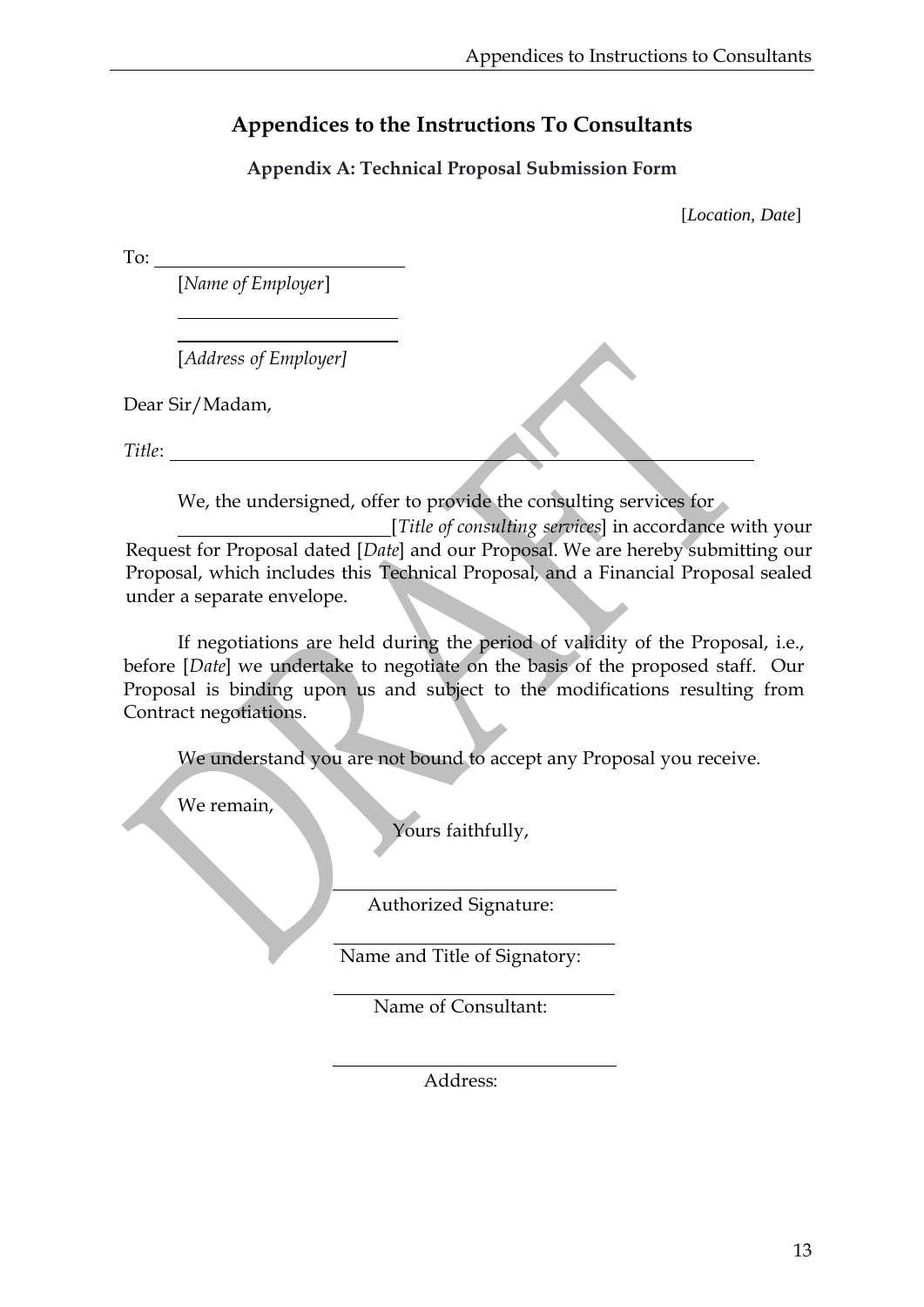<span id="page-16-0"></span>

| Countries of Work Experience: [List countries where staff has worked in the last ten years]                                                                                                                                                                                                                          |
|----------------------------------------------------------------------------------------------------------------------------------------------------------------------------------------------------------------------------------------------------------------------------------------------------------------------|
| Employment Method: [Starting with present position, list in reverse order every<br>employment held by staff member since graduation, giving for each<br>employment (see format here below): dates of employment, name of<br>employing organization, positions held.]:<br>To:<br>From:<br>Employer:<br>Position Held: |
| Detailed Task Assigned: [List all tasks to be performed under this assignment]                                                                                                                                                                                                                                       |
| Work undertaken that best illustrates capability to handle to tasks assigned: [Among]<br>the assignments in which the staff has been involved, indicate the following information for<br>those assignments that best illustrate staff capability to handle the tasks listed under point<br>11.]                      |
|                                                                                                                                                                                                                                                                                                                      |
|                                                                                                                                                                                                                                                                                                                      |
|                                                                                                                                                                                                                                                                                                                      |
|                                                                                                                                                                                                                                                                                                                      |
|                                                                                                                                                                                                                                                                                                                      |
|                                                                                                                                                                                                                                                                                                                      |
|                                                                                                                                                                                                                                                                                                                      |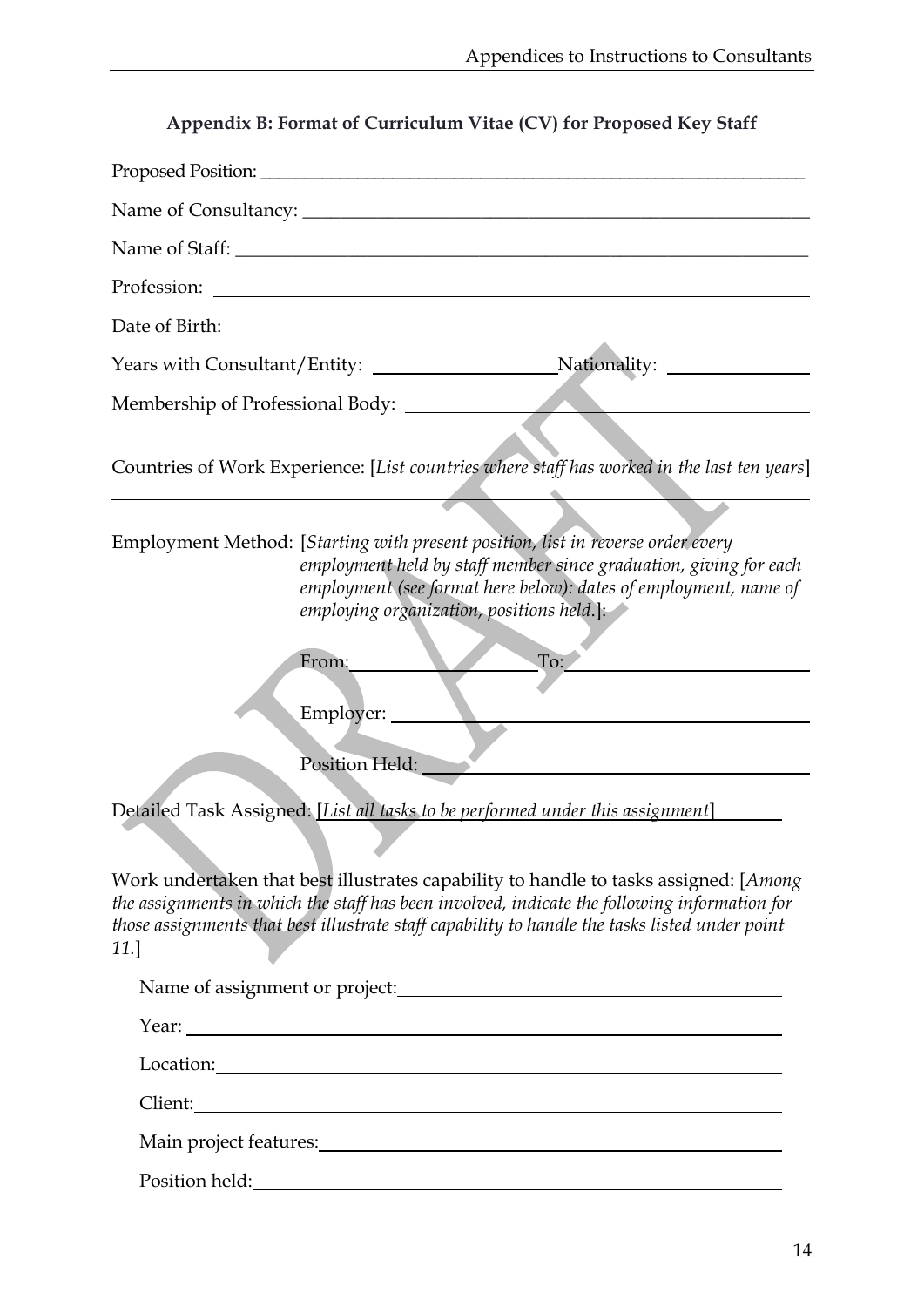Activities performed:

#### **Education:**

[*Indicate college/university and other specialized education of staff member, giving names of institutions, degrees obtained, and dates of obtainment].*

[*Summarize college/ university and other specialized education of staff member, giving names of schools, dates attended, and degrees obtained. Use about one quarter of a page.*]

#### **Languages:**

[*For each language indicate proficiency: excellent, good, fair, or poor in speaking, reading, and writing.*]

## **Certification:**

I, the undersigned, certify that to the best of my knowledge and belief, this CV correctly describes myself, my qualifications, and my experience, and I am available to undertake the assignment in case of an award. I understand that any misstatement or misrepresentation described herein may lead to my disqualification or dismissal by the Client.

Date:

*[Signature of staff member and authorized representative of the Consultant and date in the format Day/Month/Year]*

Full name of staff member:

Full name of Authorized Representative: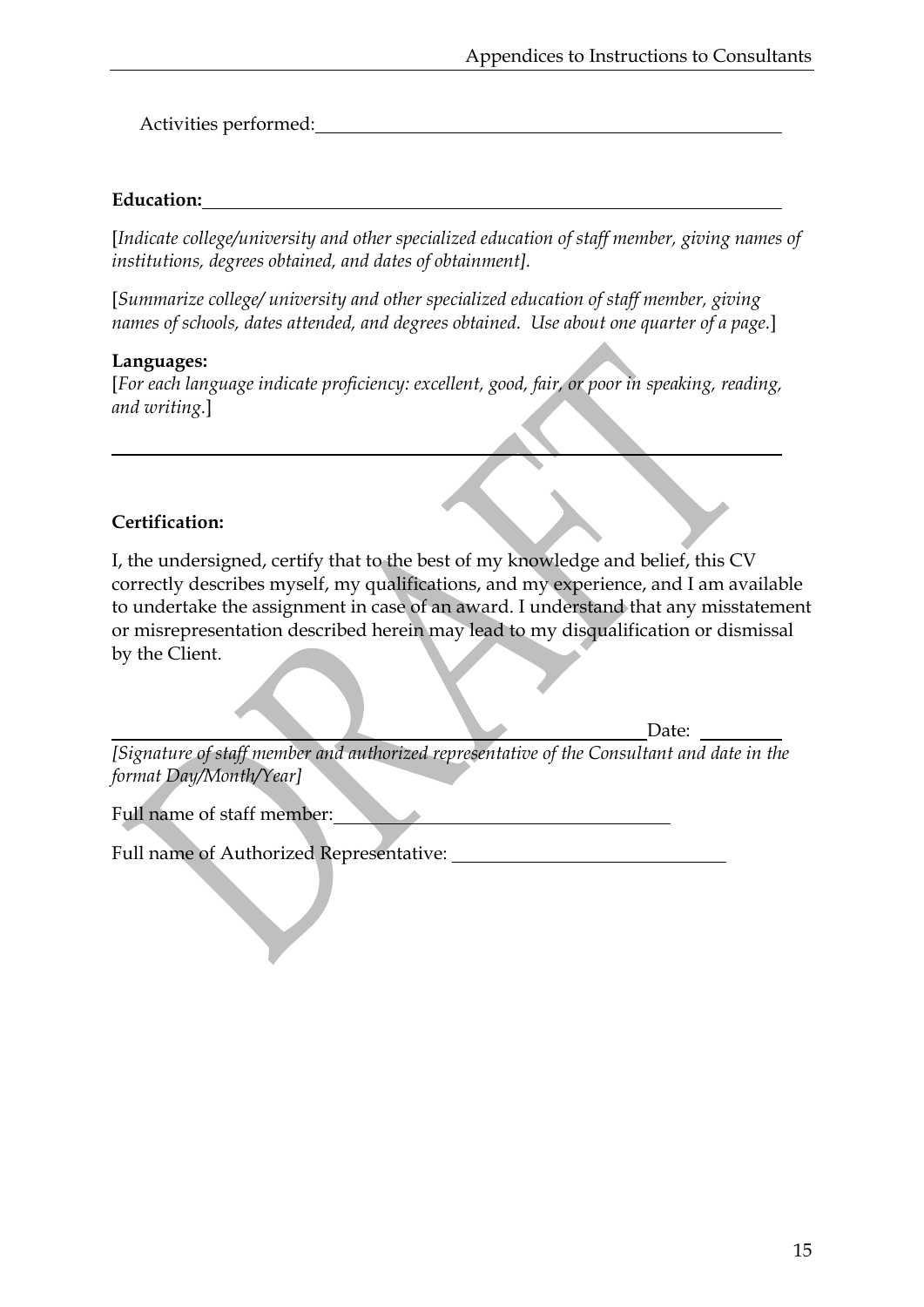## **Section II: Terms of Reference**

- <span id="page-18-0"></span>1.Background
- 2. Objective(s) of the Assignment
- 3. Scope of Services, Tasks (Components) and Expected Deliverables
	- 3.1

3.2 [*indicate if downstream work is required*]

- 3.3 [*indicate if training is a specific component of the assignment*]
- 4. Team Composition & Qualification Requirements for the Key Staff (and any other requirements which shall be used for evaluating the Key Staff under Data Sheet of the ITC)
- 5. Reporting Requirements and Time Schedule for Deliverables

At a minimum, list the following:

- (a) Format, frequency, and contents of reports;
- (b) Number of copies, and requirements to electronic submission (or on CD ROM). Final reports shall be delivered in CD ROM in addition to the specified number of hard copies;
- (c) Dates of submission;
- (d) Persons (indicate names, titles, submission address) to receive them; etc.

[*If no reports are to be submitted, state here* "Not applicable."]

If the Services consist of or include the supervision of civil works, the following action that require prior approval by the Employer shall be added: "Taking any action under a civil works contract designating the Consultant as "Engineer", for which action, pursuant to such civil works contract, the written approval of the Employer is required.

6. Employer's Input and Counterpart Staff to be provided

- (a) Data, Services and facilities to be made available to the Consultant by the Employer: \_\_\_\_\_\_\_\_\_\_\_\_\_\_\_\_\_\_\_\_\_\_\_\_\_\_\_\_\_\_\_ [*list/specify*]
- (b) Professional and support counterpart Staff to be assigned by the Employer to the Consultant's team: \_\_\_\_\_\_\_\_\_\_\_\_\_\_\_\_\_\_\_\_\_\_\_\_\_\_\_\_\_\_\_ [*list/specify*]